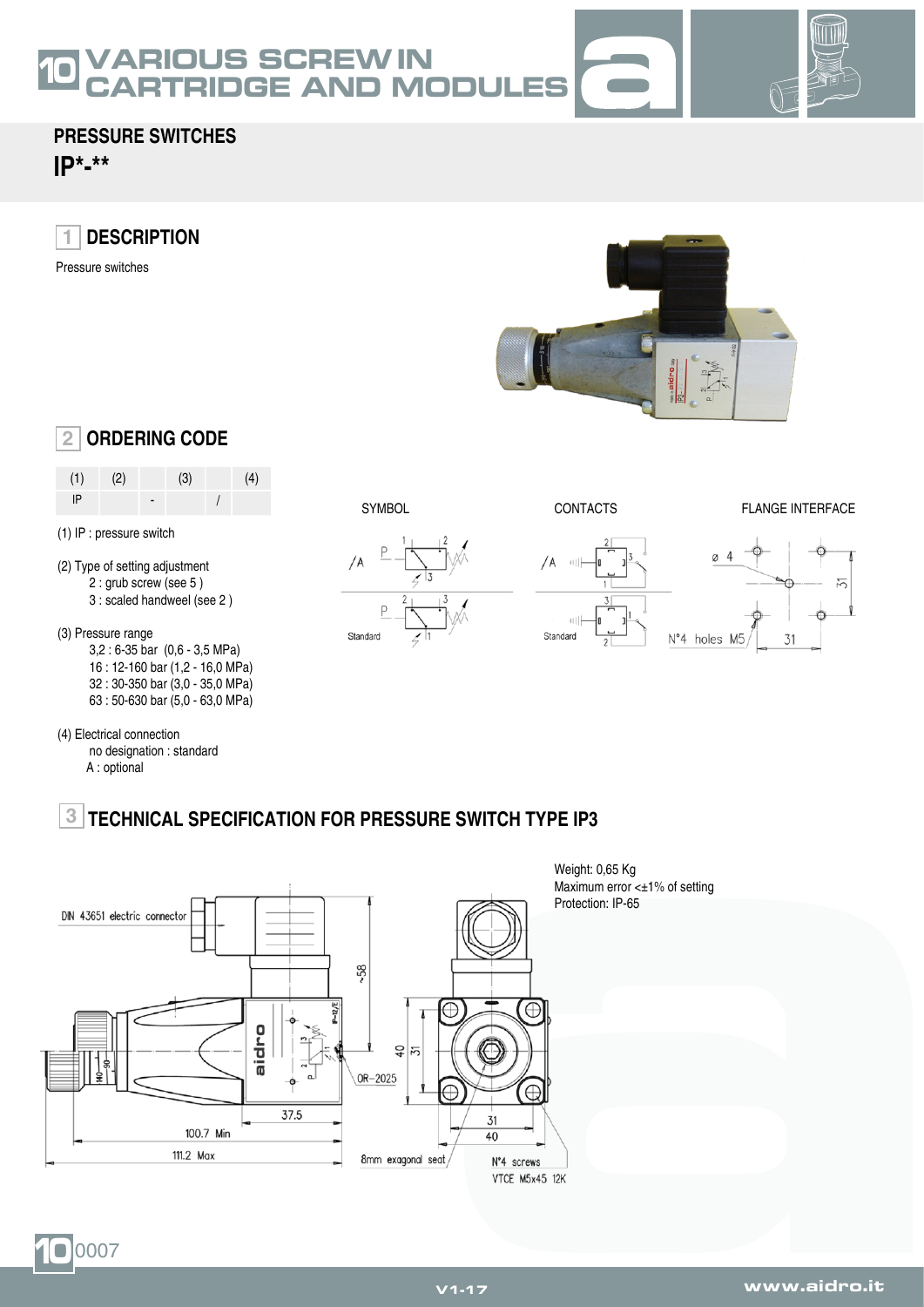

# **TYPICAL DIAGRAMS FOR IP3 4**



#### **TECHNICAL SPECIFICATION FOR PRESSURE SWITCH TYPE IP2 5**





SYMBOL CONTACTS



FLANGE INTERFACE

Weight: 0,35 Kg Maximum error <±1% of setting Protection: IP-65